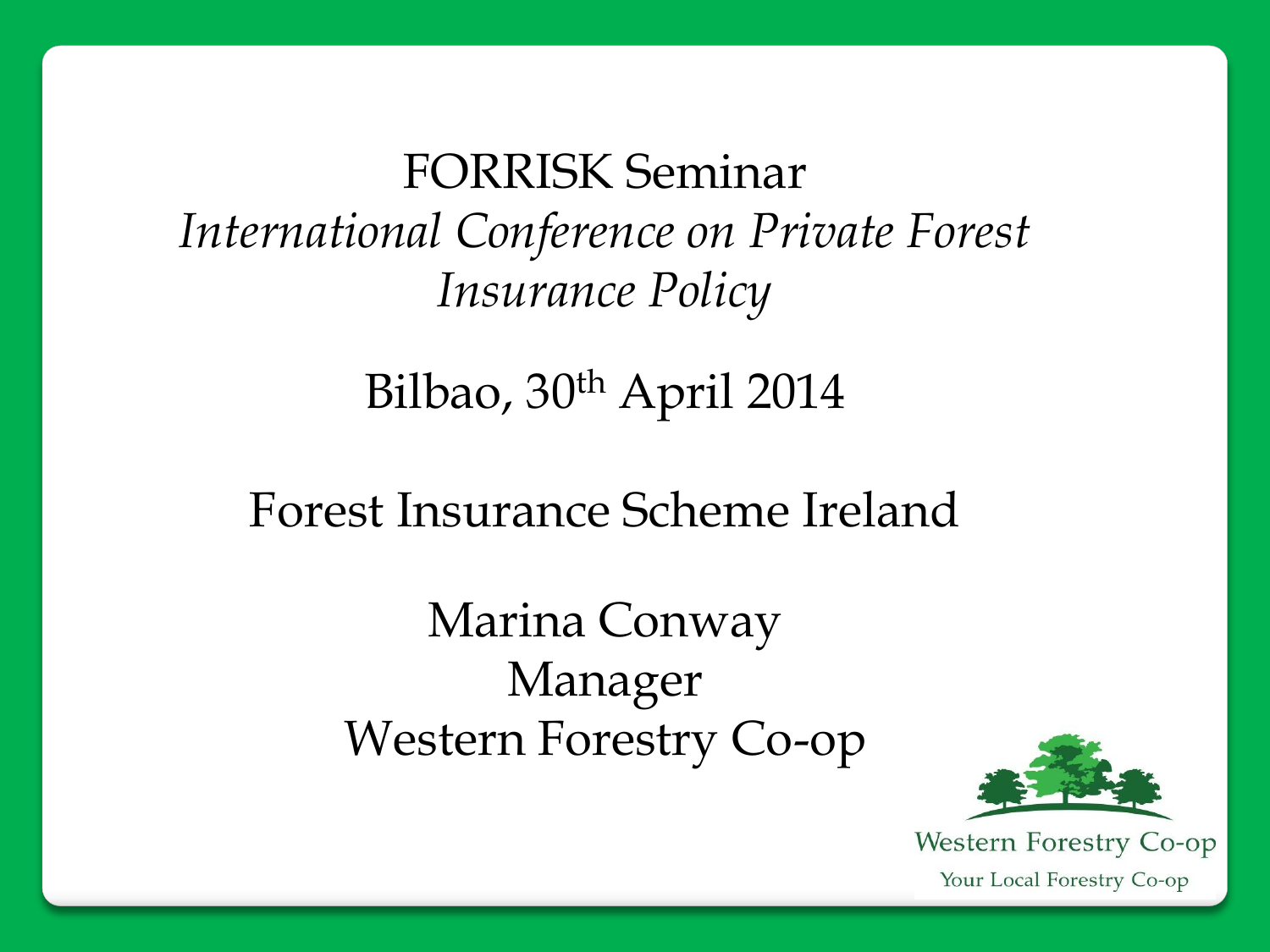Presentation Outline:

Forestry Sector Ireland Forest Insurance in Ireland History of Forest Fires Main Causes of Forest Fires Co-op Group Insurance Scheme Perils Sum Insured Premiums Claims History

Cancellations

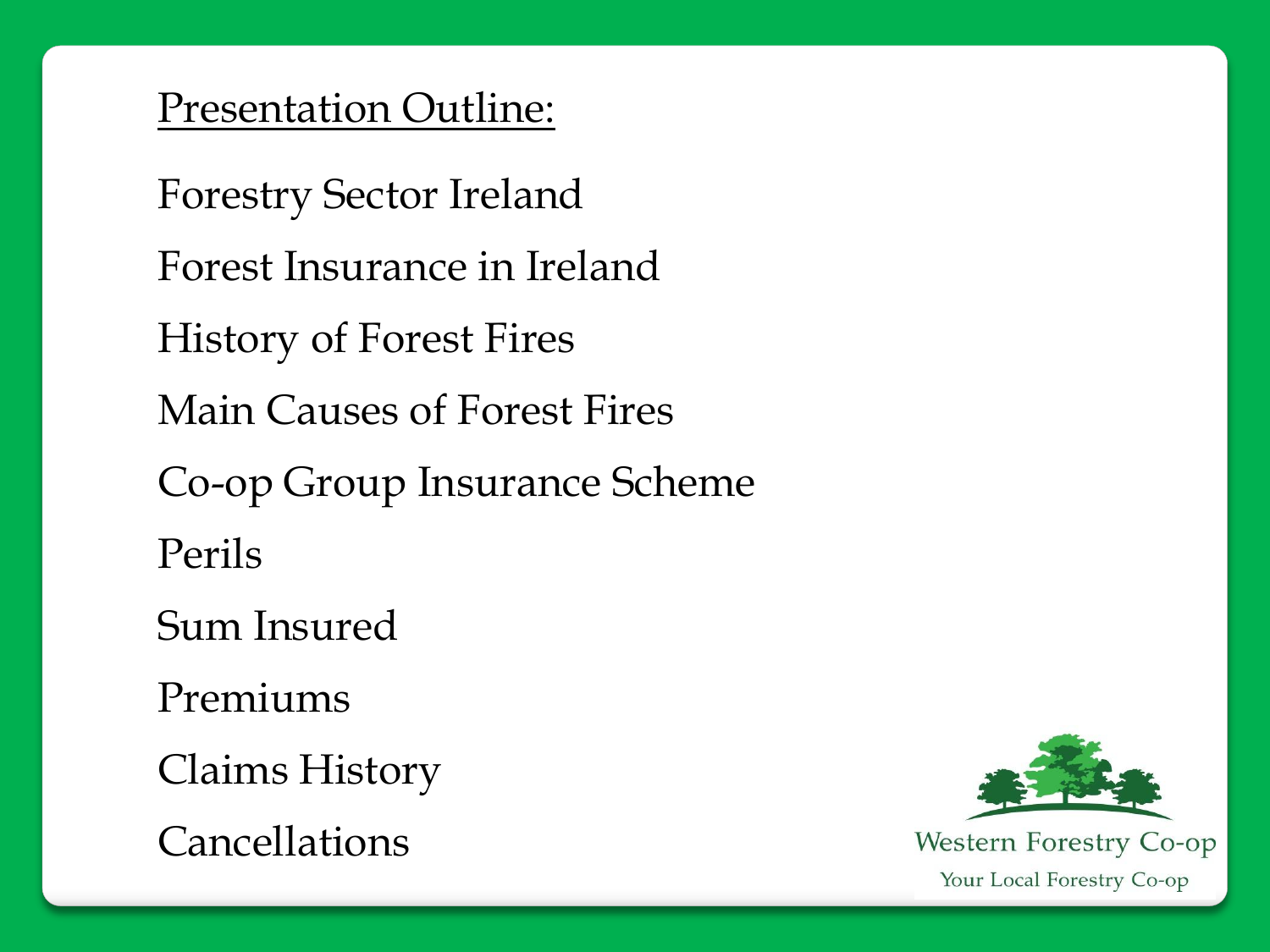# Forestry Sector Ireland

| <b>Item</b>                                                           | <b>Value (2012)</b>       |
|-----------------------------------------------------------------------|---------------------------|
| Percentage land area under forest                                     | 10.5%                     |
| Area under forest                                                     | 731,650 hectares          |
| Area of forest which is State owned                                   | 54%                       |
| Area of forest which is in private ownership                          | 46%                       |
| Value to the Irish economy of the forestry and forest products sector | €2.20 billion             |
| Forestry as a % of GDP                                                | 1.3%                      |
| Employment                                                            | 12,000                    |
| Government forestry budget                                            | €116 million              |
| Number of forest tree seedlings produced                              | 45 million                |
| Demand for afforestation                                              | 18,008 hectares           |
| Demand for new forest roads                                           | 216,923 metres            |
| Area of forest damaged by forest fire                                 | 75 hectares               |
| Harvest of commercial roundwood                                       | 2.84 million cubic metres |
| Forest product exports                                                | €303 million              |
| Sawn softwood exports                                                 | $€73$ million             |
| Wood-based panel exports                                              | €179 million              |
| Carbon sequestered by Irish forests                                   | 2.2 million tonnes        |
| Recreational visits to Irish forests                                  | 18 million                |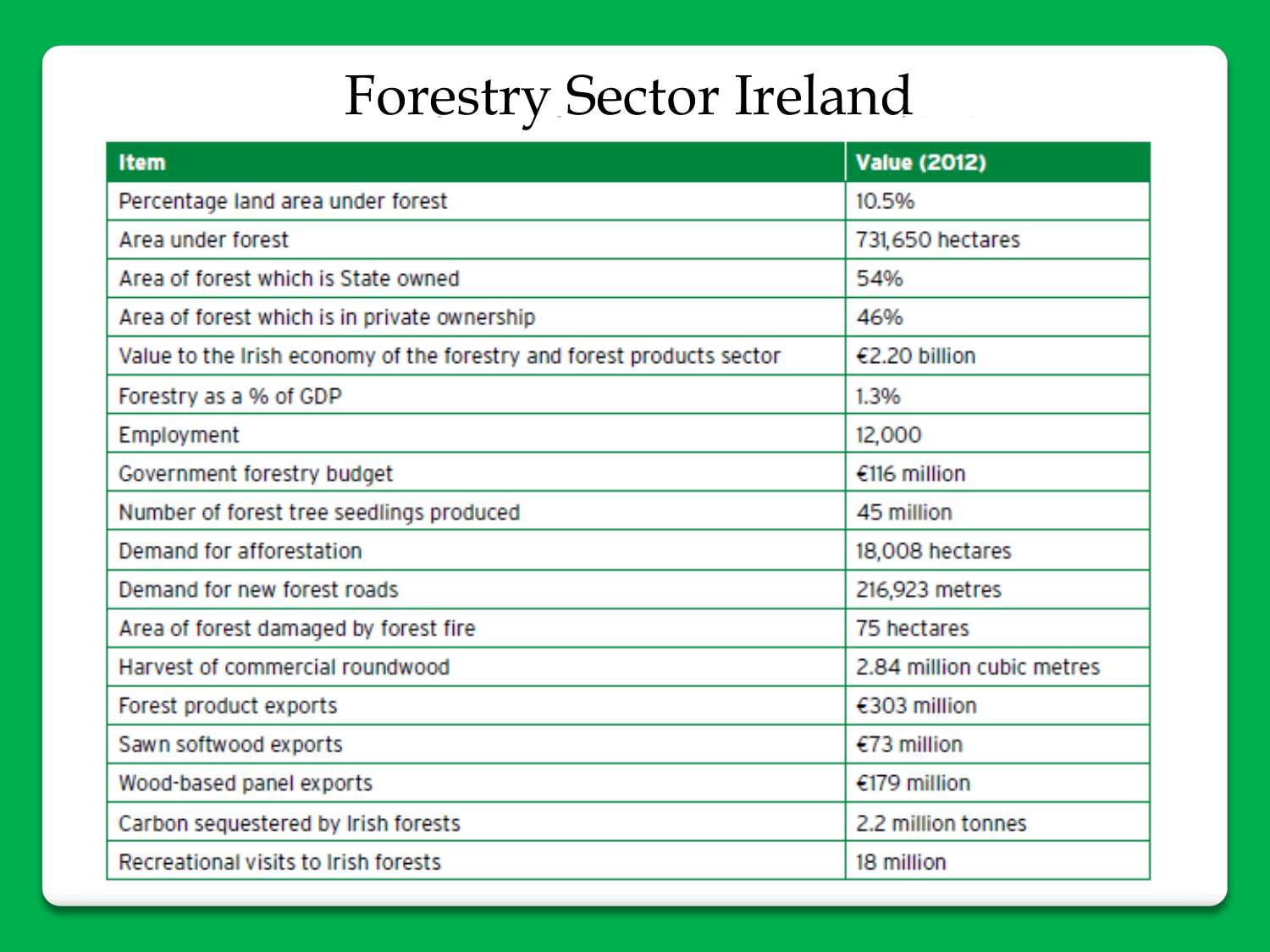# **Western Forestry Co-op**

Established in 1985 by 7 main dairy Co-ops in West of Ireland to provide a back up service to farmers in forestry

Objectives of the Western Forestry Co-operative:

- a) Improve farm income
- b) Create employment in remote rural areas
- c) To work with local communities to maximise the benefits of a planned forestry programme on rural development, community amenity, the landscape and tourism.

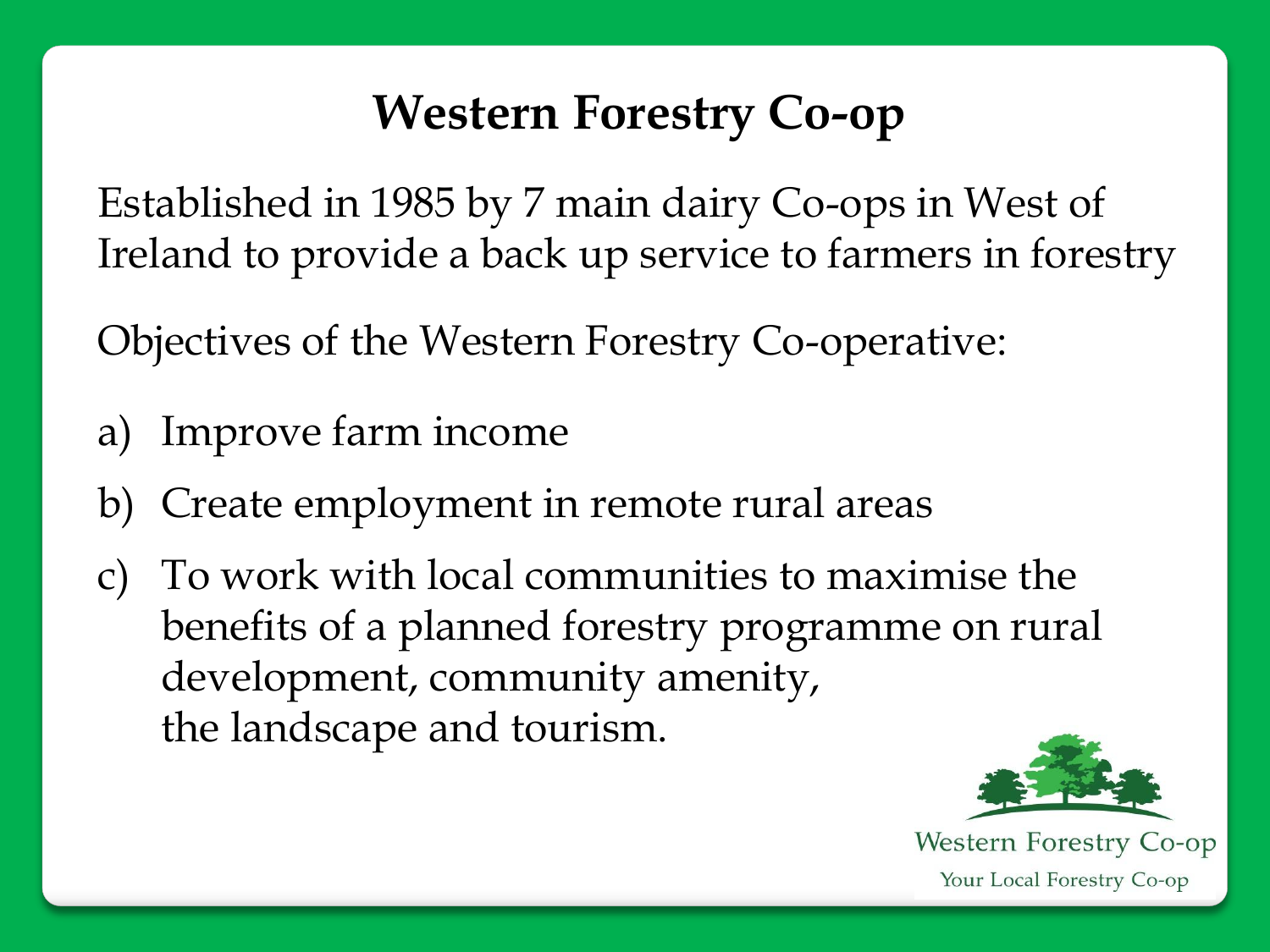# **Benefits of Co-operative Approach:**

- 29yrs strong, long tradition of farm forestry
- Manage all forest areas, regardless of size for planting, harvesting, road building etc
- Team of Professional registered foresters
- Group Forest Insurance Scheme
- Group Certification Scheme (in progress)
- Work well with State agencies (field days, demonstrations, field sites)
- Advise the farmer on options that are best to suit their farm enterprise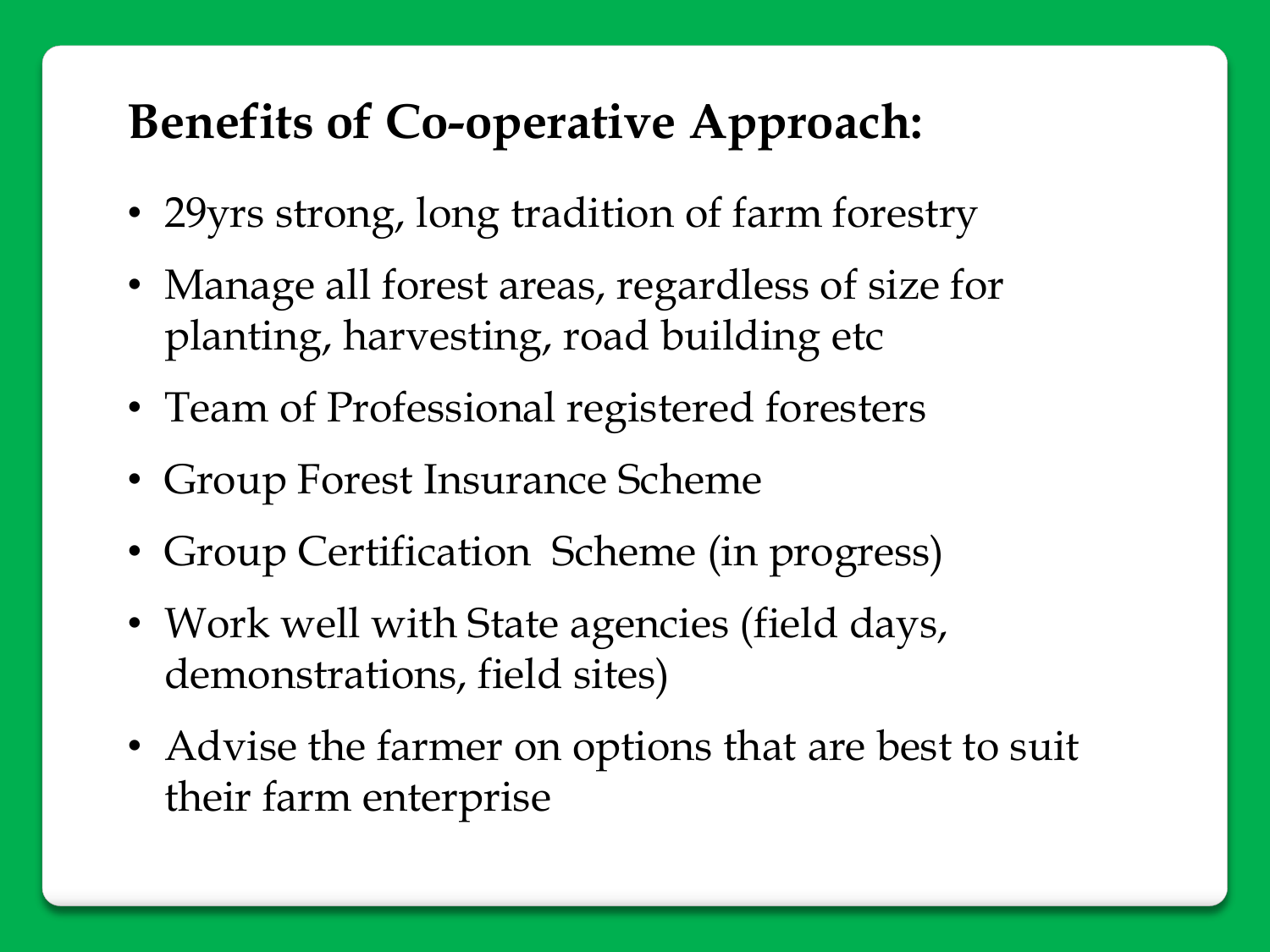# **Forestry Insurance in Ireland**

Private Planting Scheme began in 1981

Approx 18,000 forest owners in Ireland

It is estimated a very small amount of forest owners insure their forest

1946 Forest Act – mandatory to replant forest land

Why do people not Insure:

- Cost
- Value of their Forest
- Age of forest
- Fire greatest risk but not as high as mainland Europe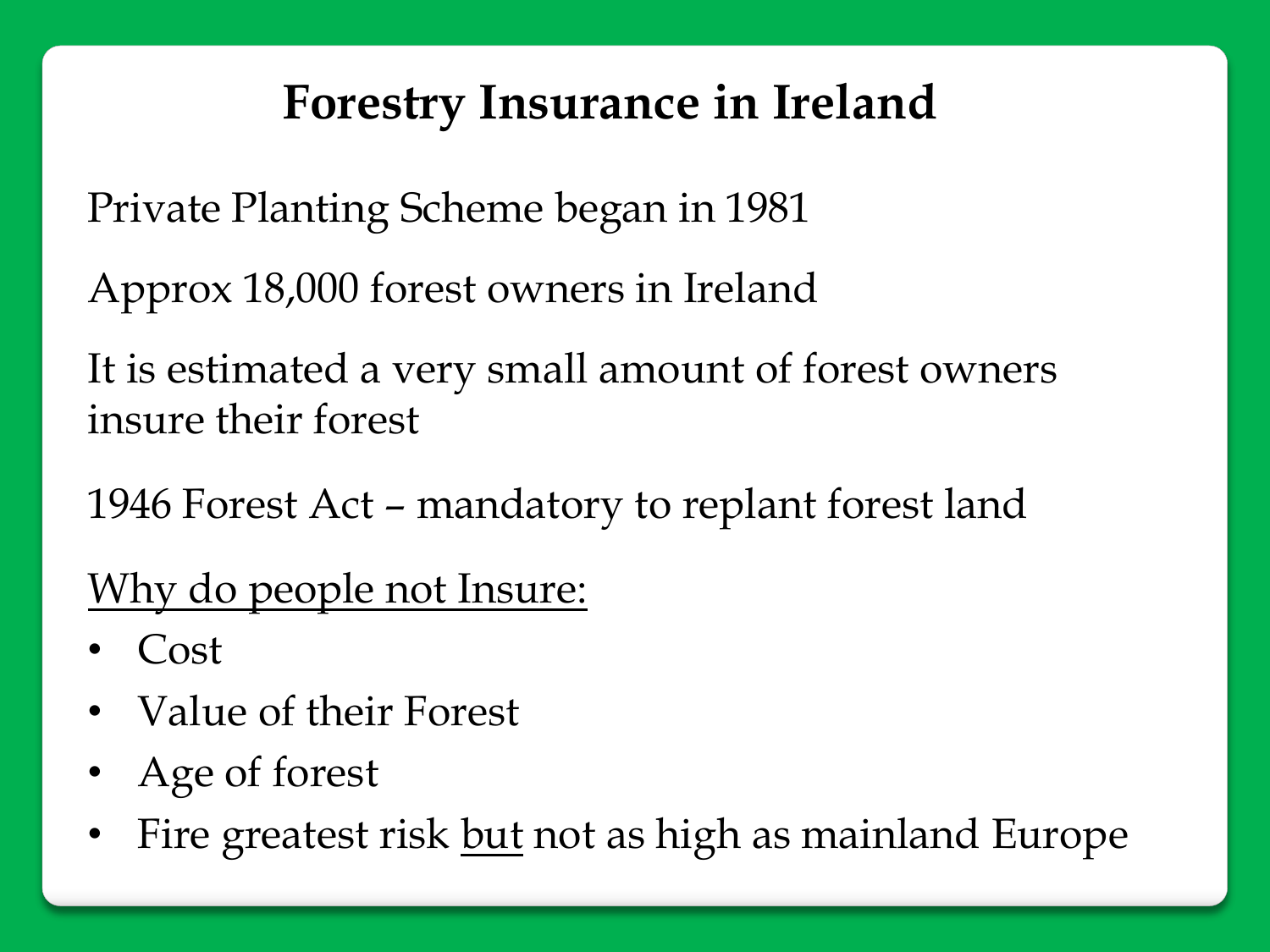# **Forestry Insurance in Ireland**

Currently only 2 Insurance underwriters in Irish market

Forest Insurance is available from:

- Forestry Co-op
- Forest Management Companies
- Insurance Company

Insurance costs are increasing. Recent storm caused up to 7,000 ha of damage, no data on how much of this area was insured.

**Western Forestry Co-op** 

Your Local Forestry Co-op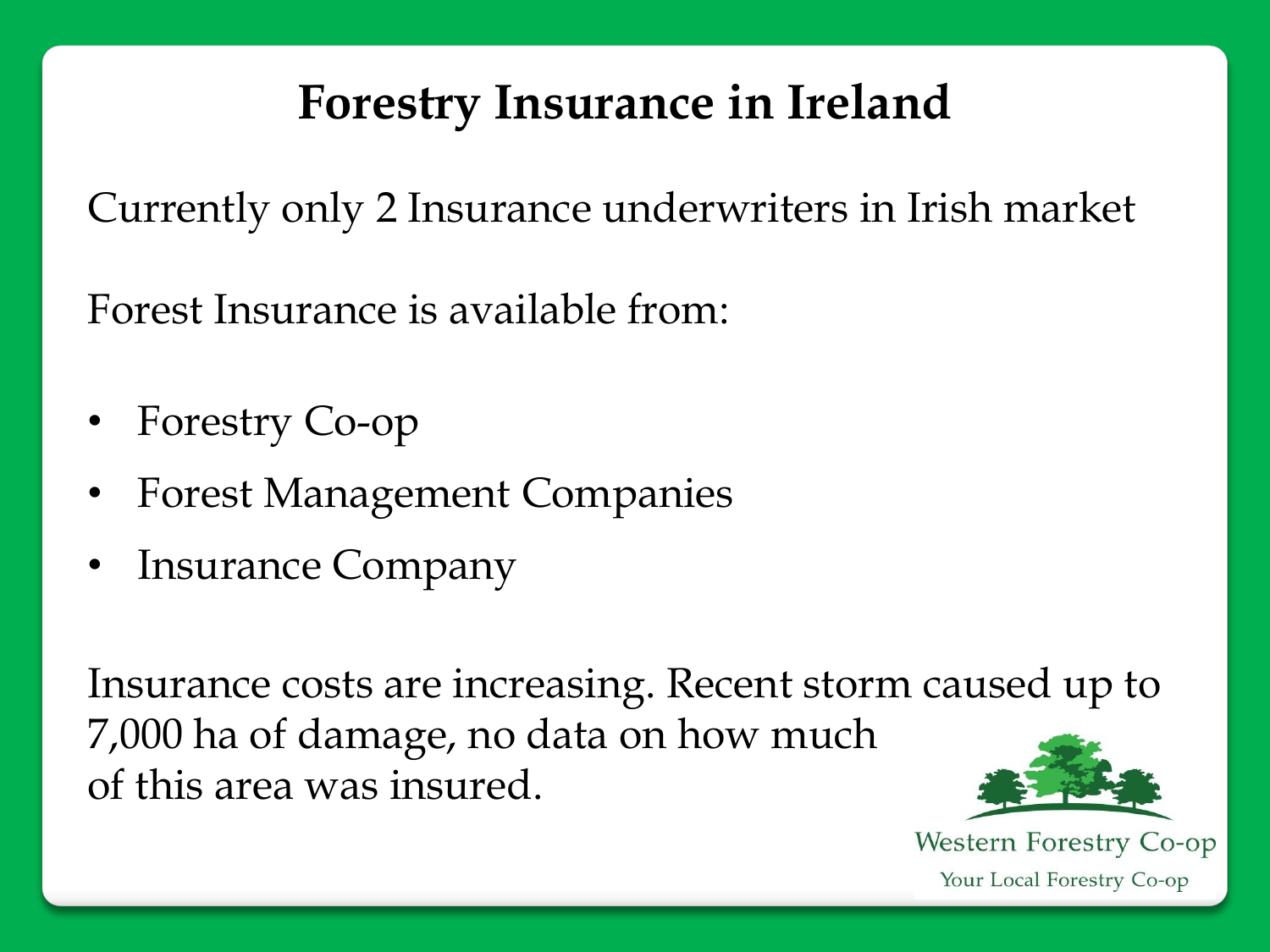# **Incidence of Forest Fires Ireland**

- 2012 75 ha
- 2011 1,500 ha
- 2010 1,000 ha

#### Main Causes:

- Gorse Burning
- Peatland Burning
- Accidental Fires
- Arson

It is illegal under the Wildlife Act to burn vegetation between the 1<sup>st</sup> March and 31<sup>st</sup> August.

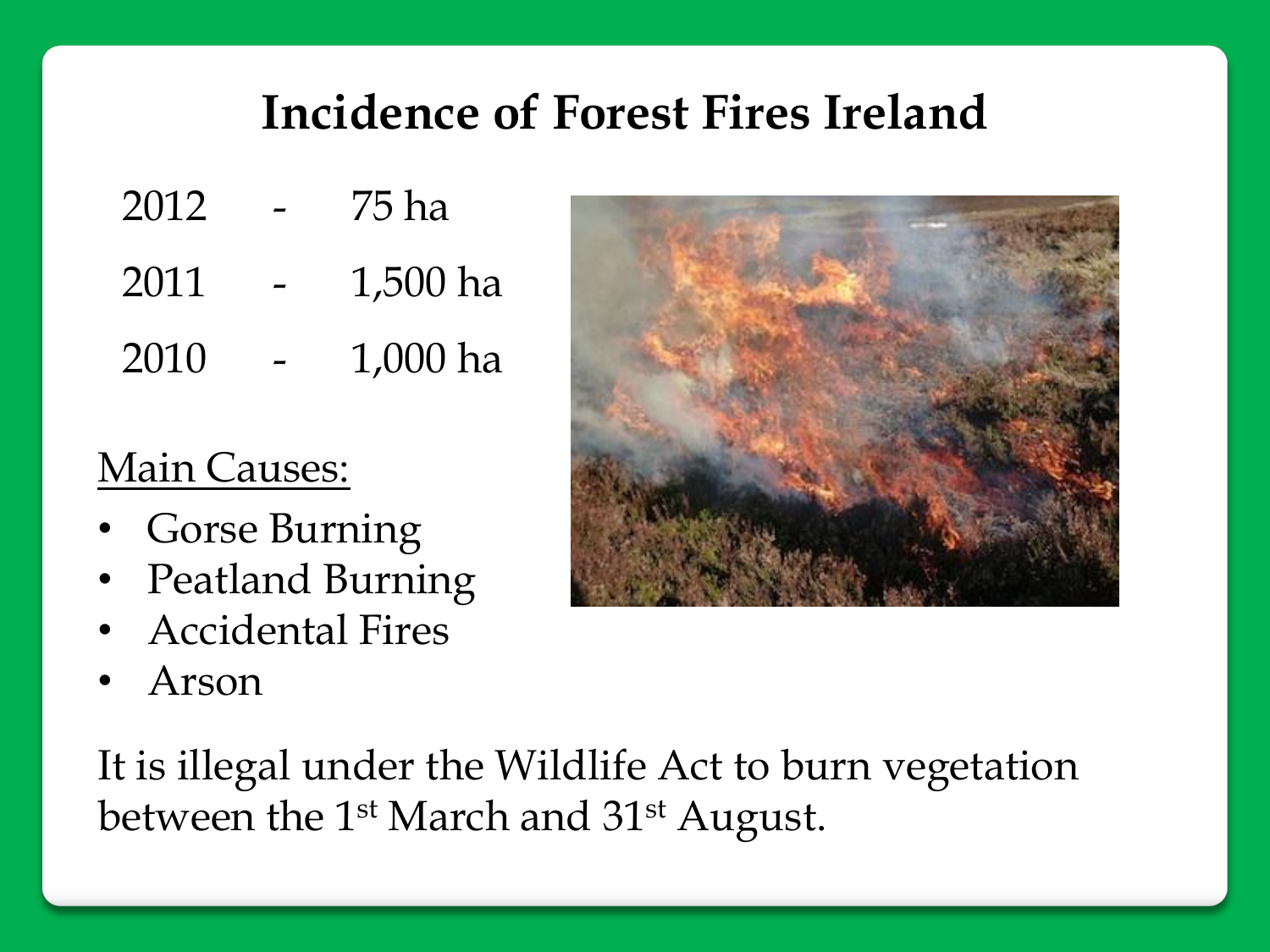# **Gorse Fires Satellite Image May 2011**

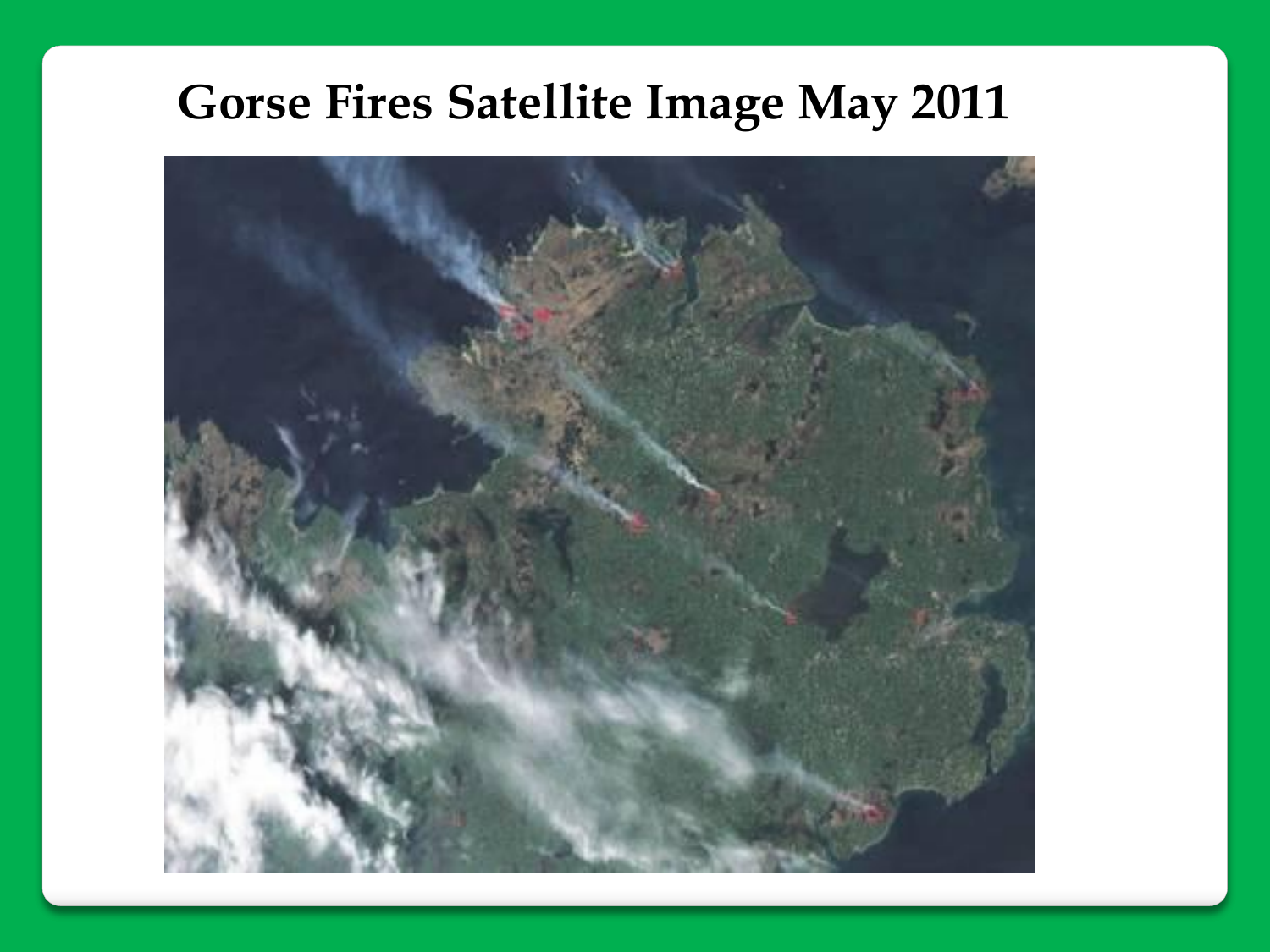# **Western Forestry Co-op Group Insurance Scheme**

Established in 1989

Insurance Underwriters - FBD Insurance

Insurance Brokers - JLT Ireland

- Complete Applications
- Collect payment
- Issue renewals
- Master List
- Claims
- 
- 
- Scheme Manager Western Forestry Co-op

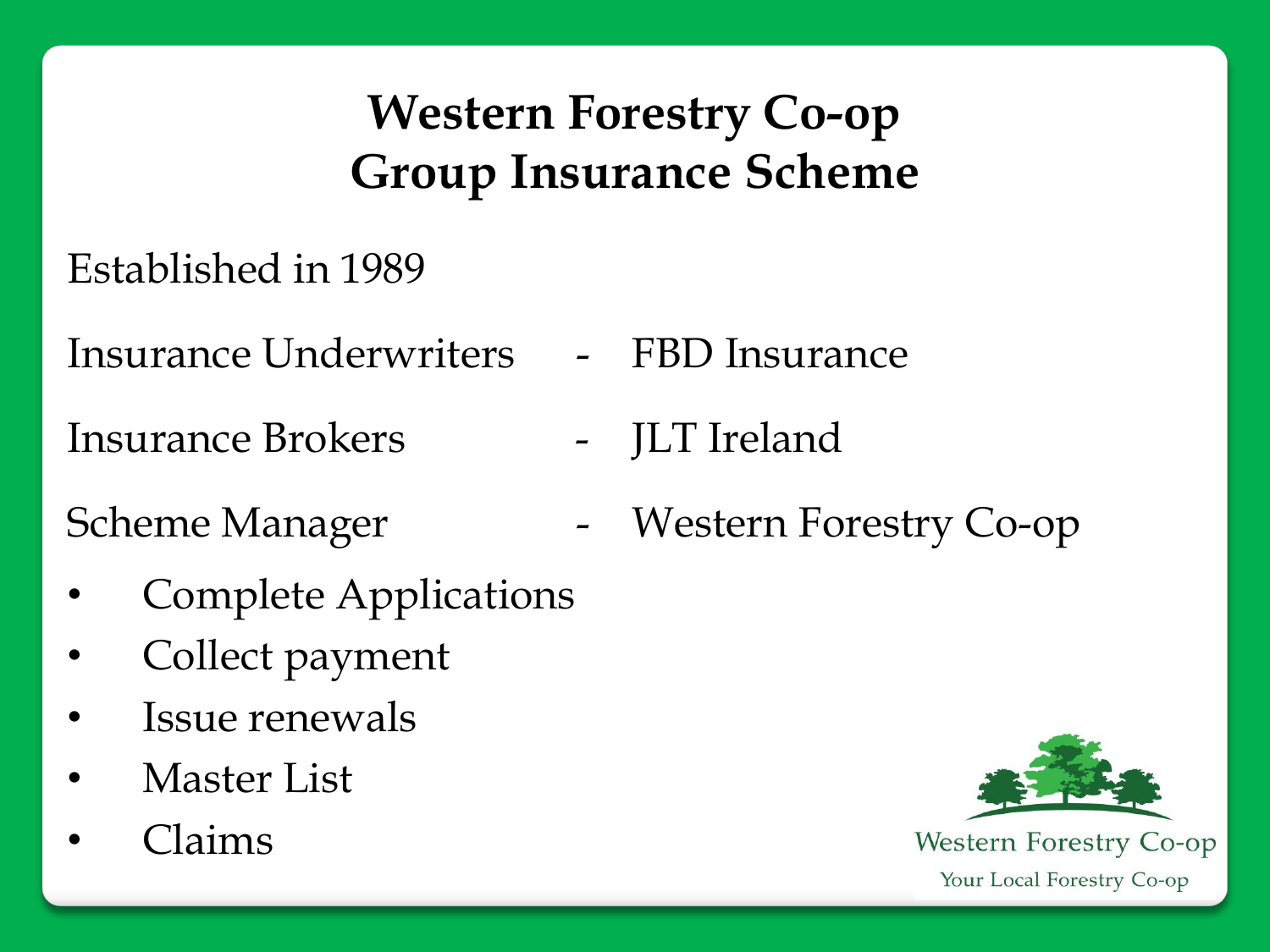# **Why Insure?**

- Mitigate Loss
- Loss of Timber Value
- **Replanting Costs**
- Grant and Premium Payments
- Fire Brigade Charges
- Public Liability





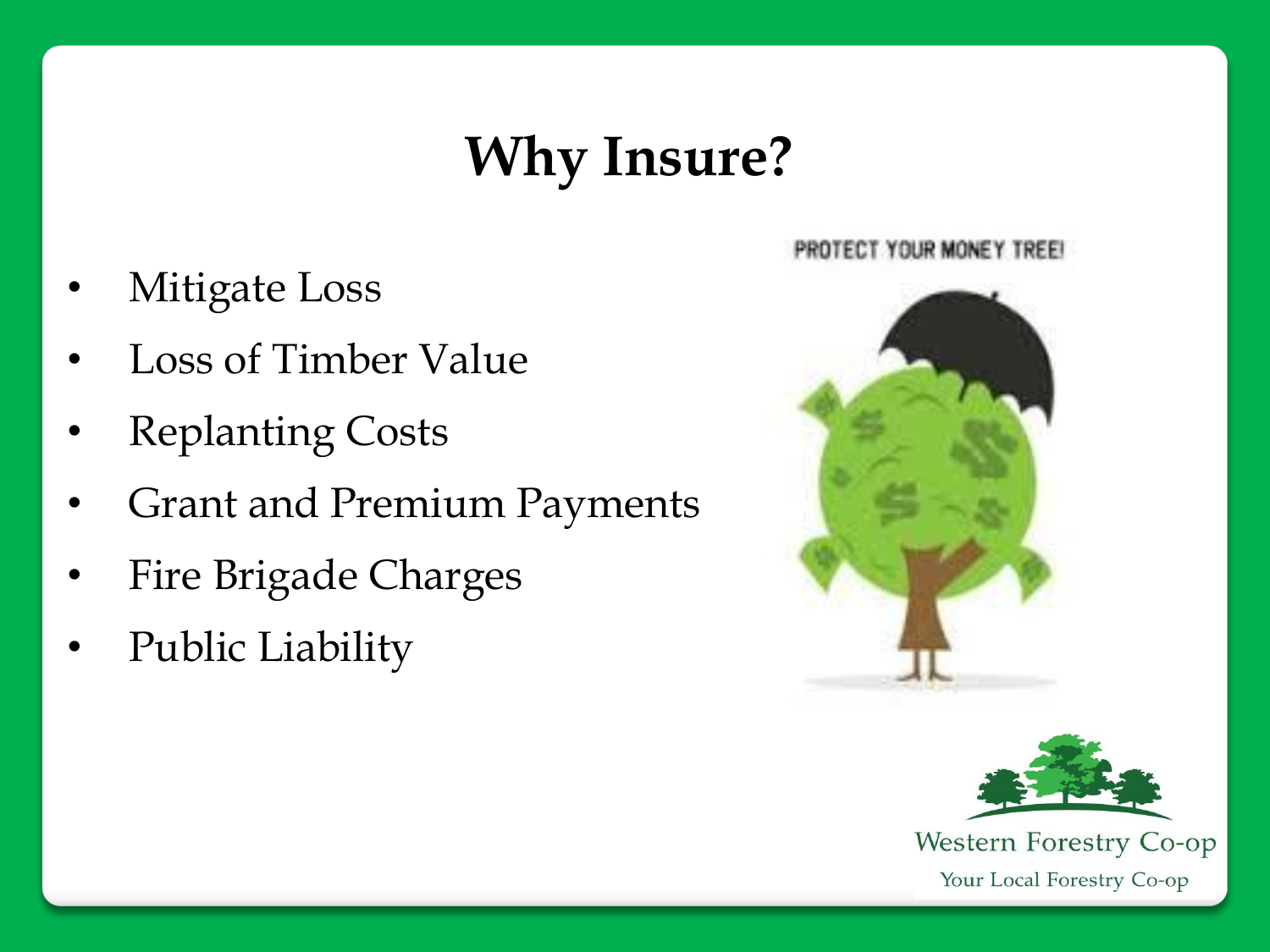# **Perils Covered by Insurance Policy**

- 
- 
- 
- Explosion (No Claim)
- 
- Civil Commotion (No Claim)
- Malicious Damage (1 Claim)
- Storm <20 yrs old (No Claim)
- Flood (1 Claim)

• Fire (99.9% of claims) • Lightning (No Claim) • Aircraft (No Claim) • Riot (No Claim)

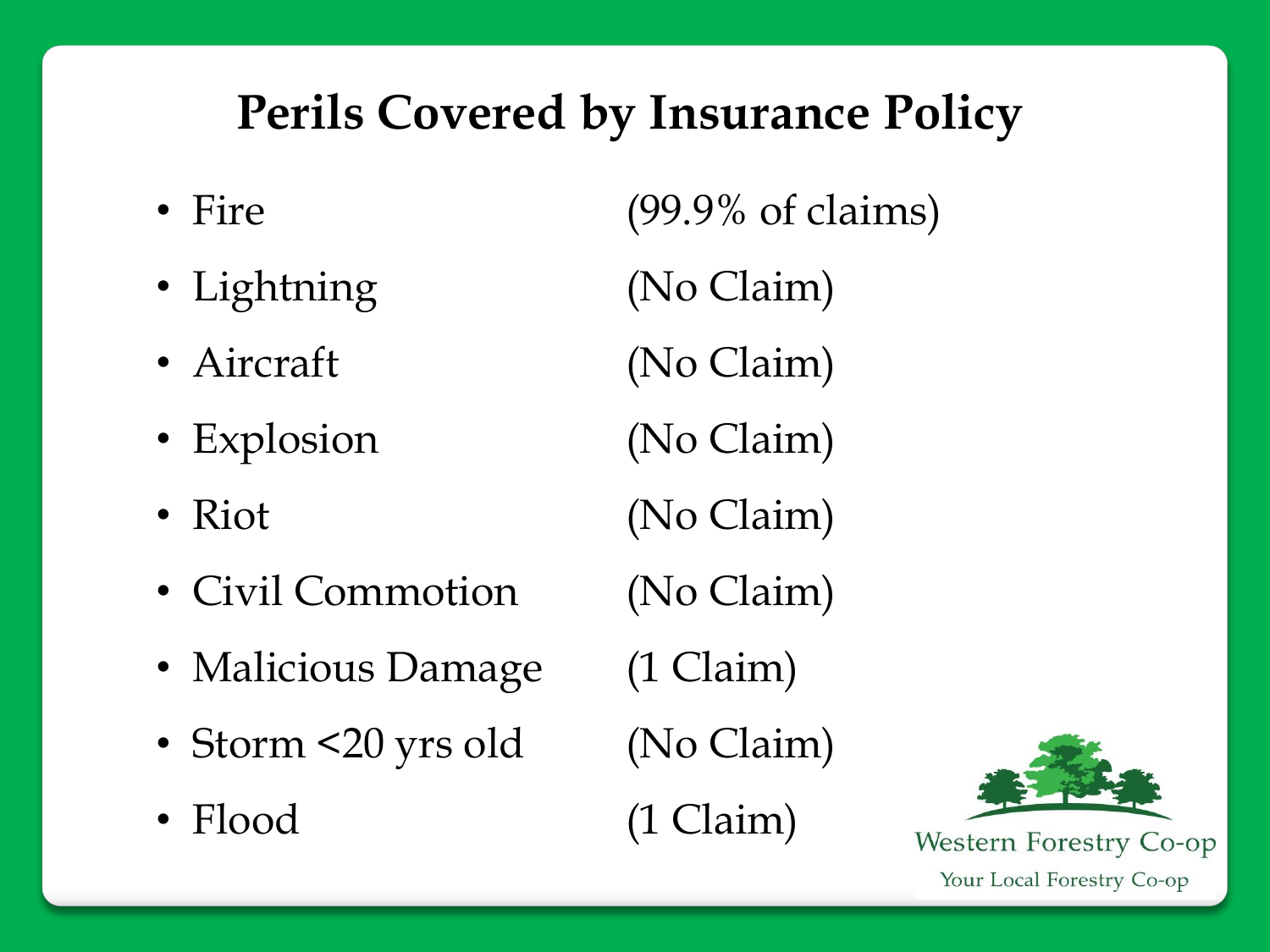1) Value of Timber:

Basis of cover is €750/ha at Year 1

Escalates in value at 6% per annum

Insurance premium 5% of Value of Timber

Government Levy - 5% of Insurance Premium

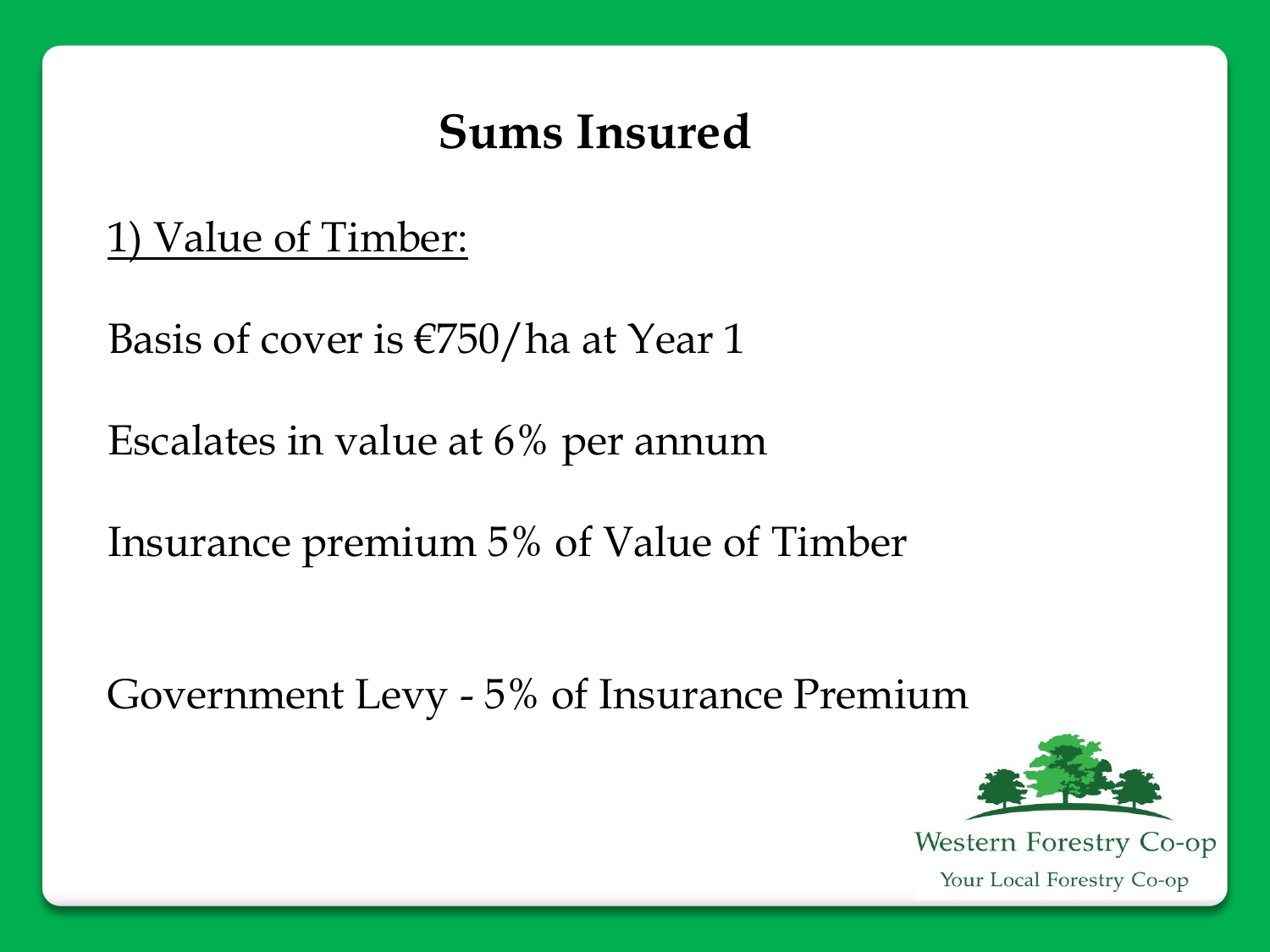#### 2) Reconstitution Costs

Maximum cover up to  $\epsilon$ 3,000/ha

(Removal of debris, ground cultivation, plants, replanting, fence repair, fertilising, maintenance)

3) Fire Brigade Cover

Fire Brigade call out charges to a max of  $€10,000$  any one plantation

Government Levy - 5% of Insurance Premium

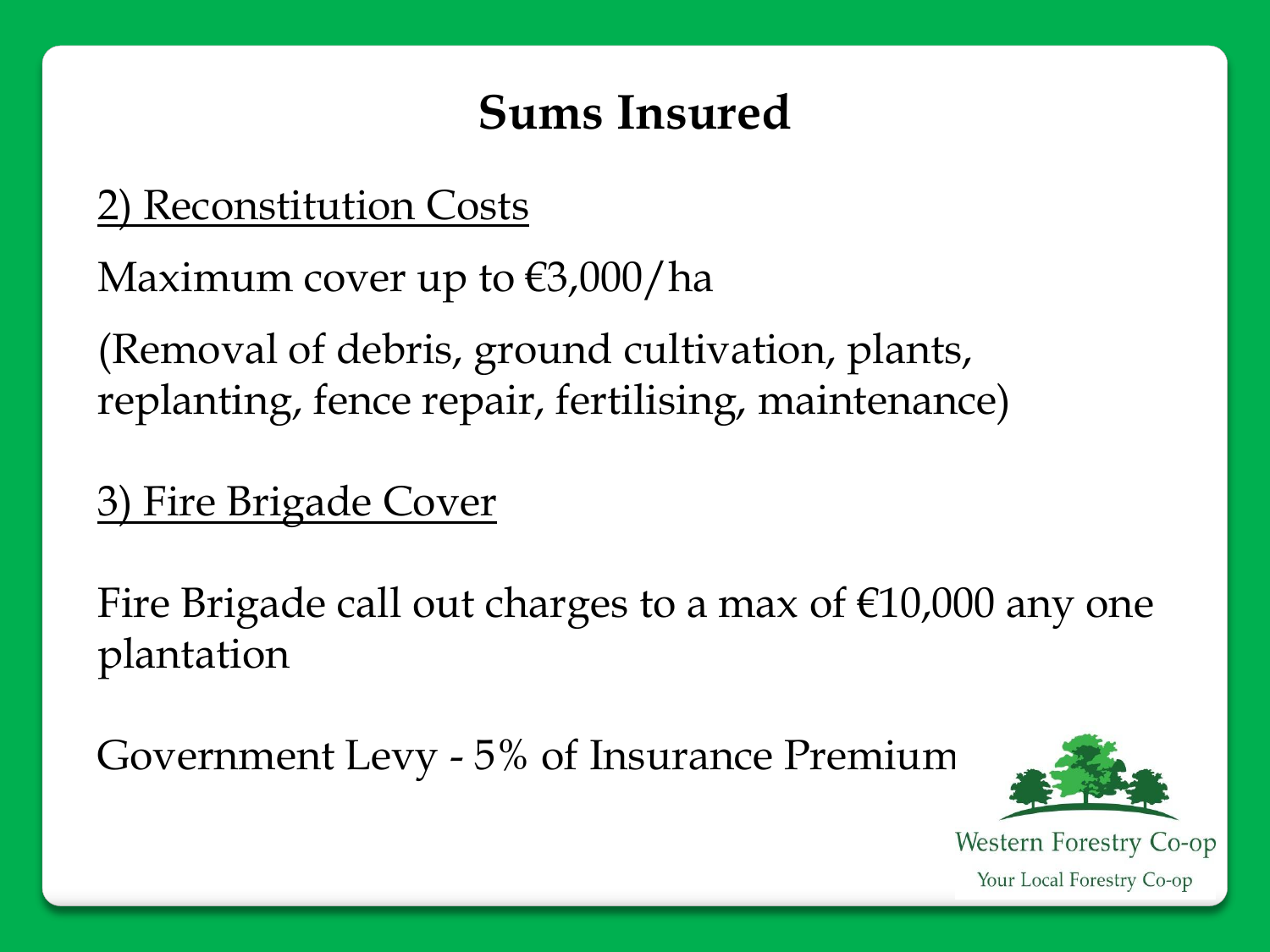#### 4) Public Liability (Optional)

The legal liability of the insured for accidental bodily injury to third party persons or accidental damage to third party property.

Limit of Indemnity is  $\epsilon$ 2,600,000 any one accident, unlimited any one period of insurance.

Does not cover people working in your plantation.

Government Levy – 5% of Insurance Premium

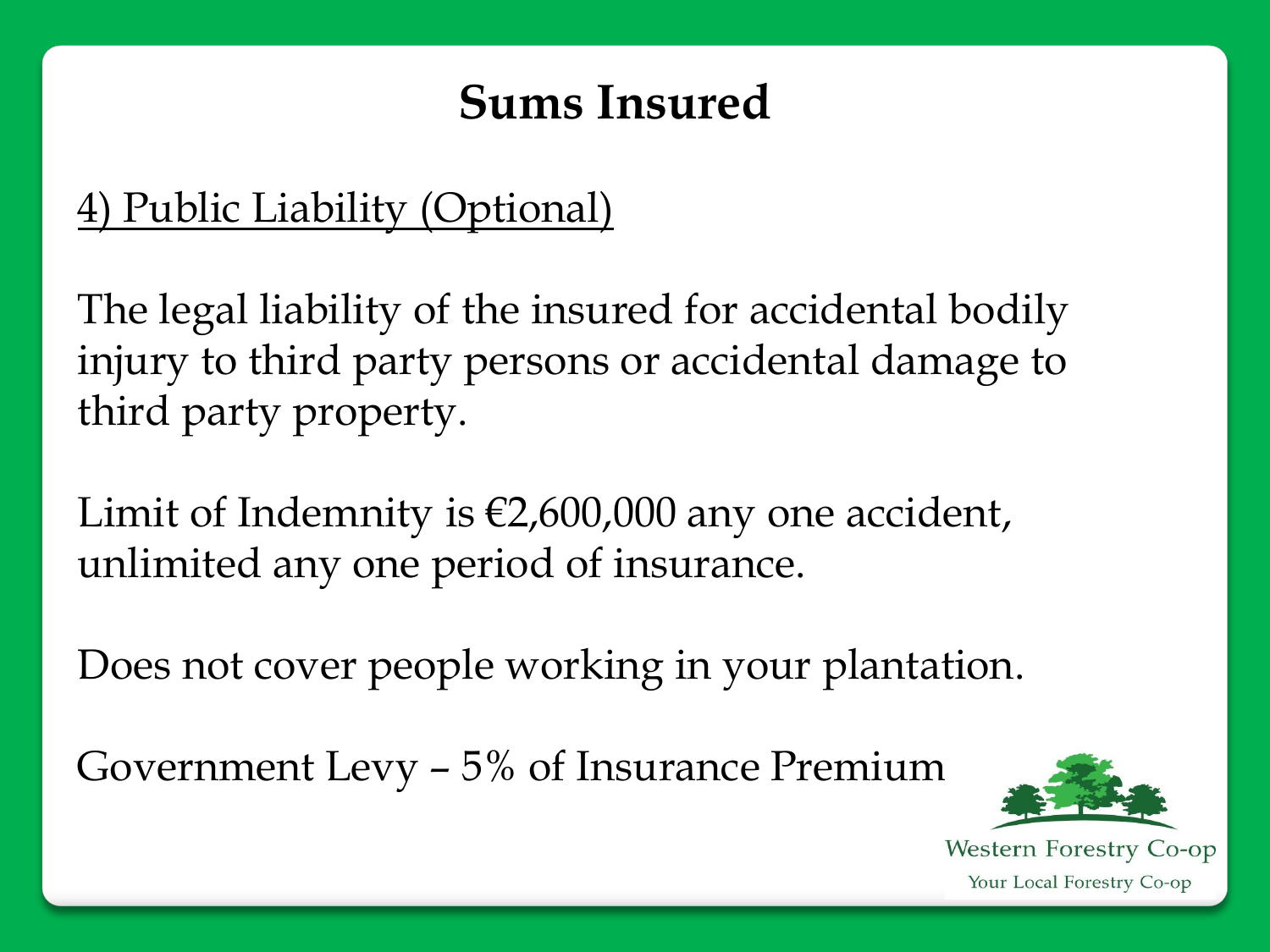Excess:  $E127$  each and every fire claim.  $€2500$  claim for storm damage in plantation up to 20 yrs

Exclusions:

Plantations not surrounded by green fields must have a vegetation free strip (6m wide) either inside or outside the boundary fence.

Storm cover shall not apply to plantations which are over 20 years old

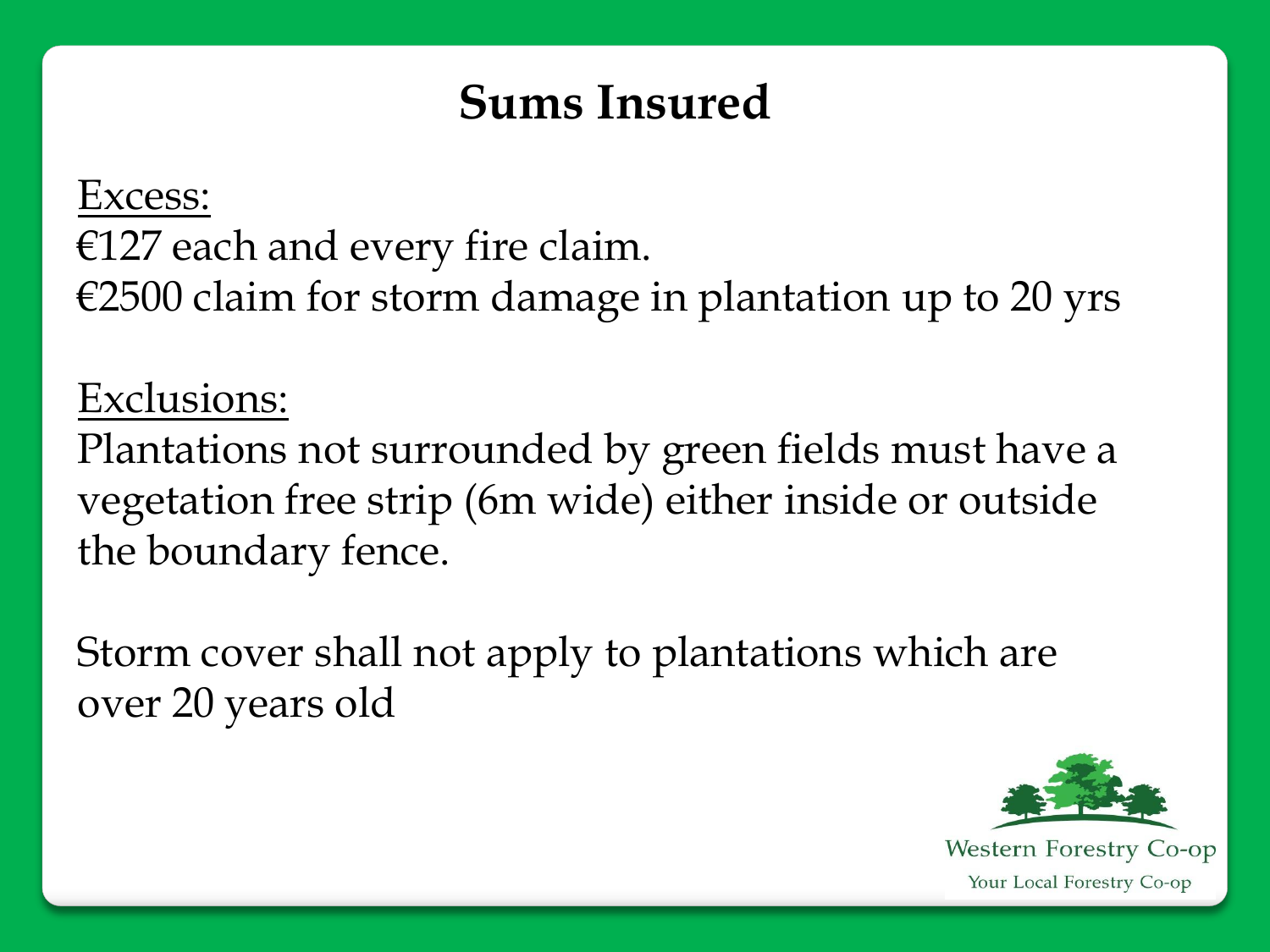### **Insurance Premium**

Premium is based on:

**Minimum**

Value of Timber

Fire Brigade Cover (fixed fee/ha)

#### **Optional**

Reconstitution Cover (fixed fee/ha) Public Liability (fixed fee/ha)

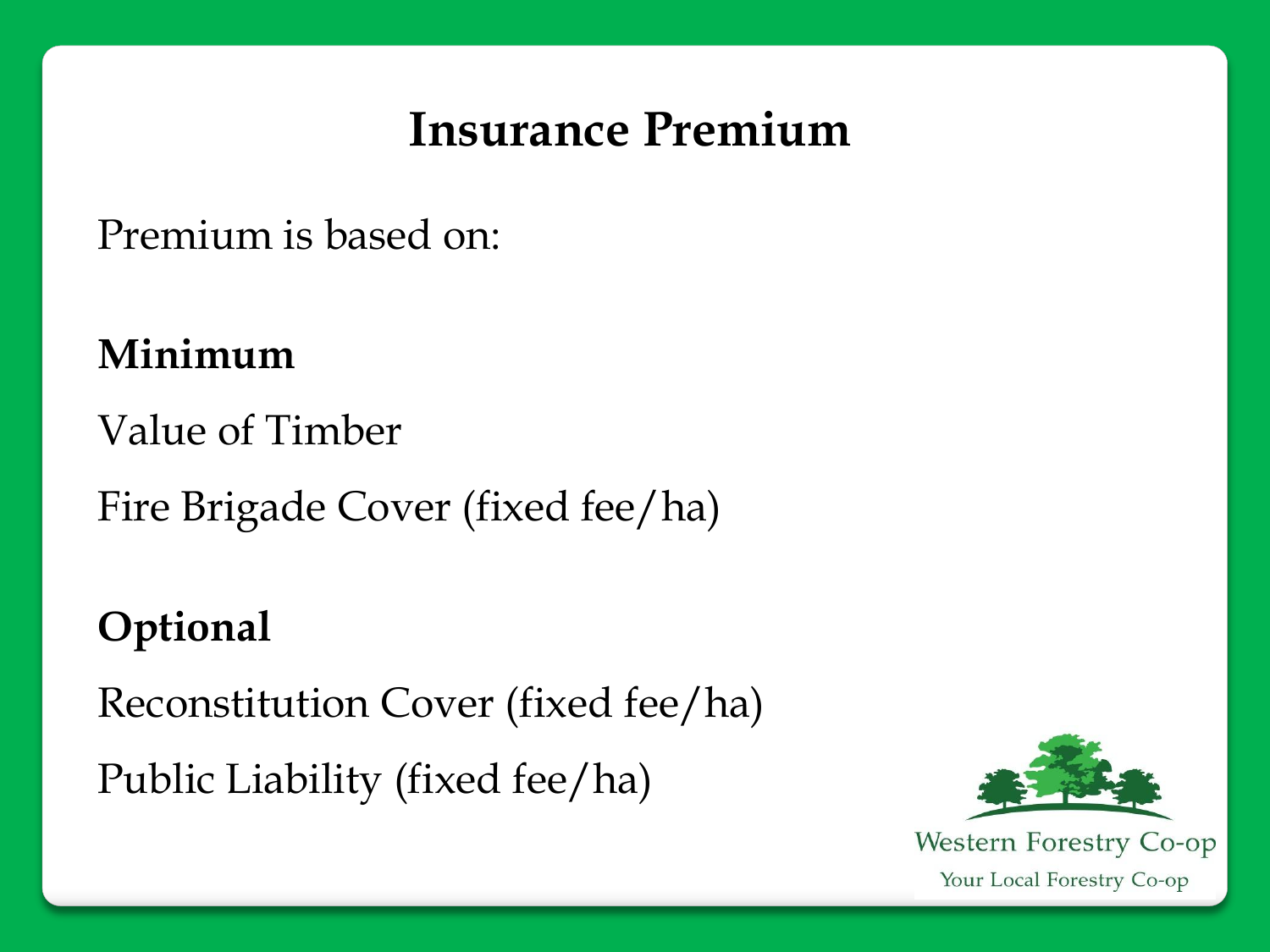## **Insurance Premium**

Example:

To include the Value of timber, Reconstitution & Fire Brigade

#### **Annual Premium**

8 ha site planted in 2012  $\epsilon$ 168/annum

8 ha site planted in 2002  $\epsilon$ 197/annum

8 ha site planted in 1996  $\epsilon$ 233/annum

8 ha site planted in 1996  $\epsilon$ 317/annum

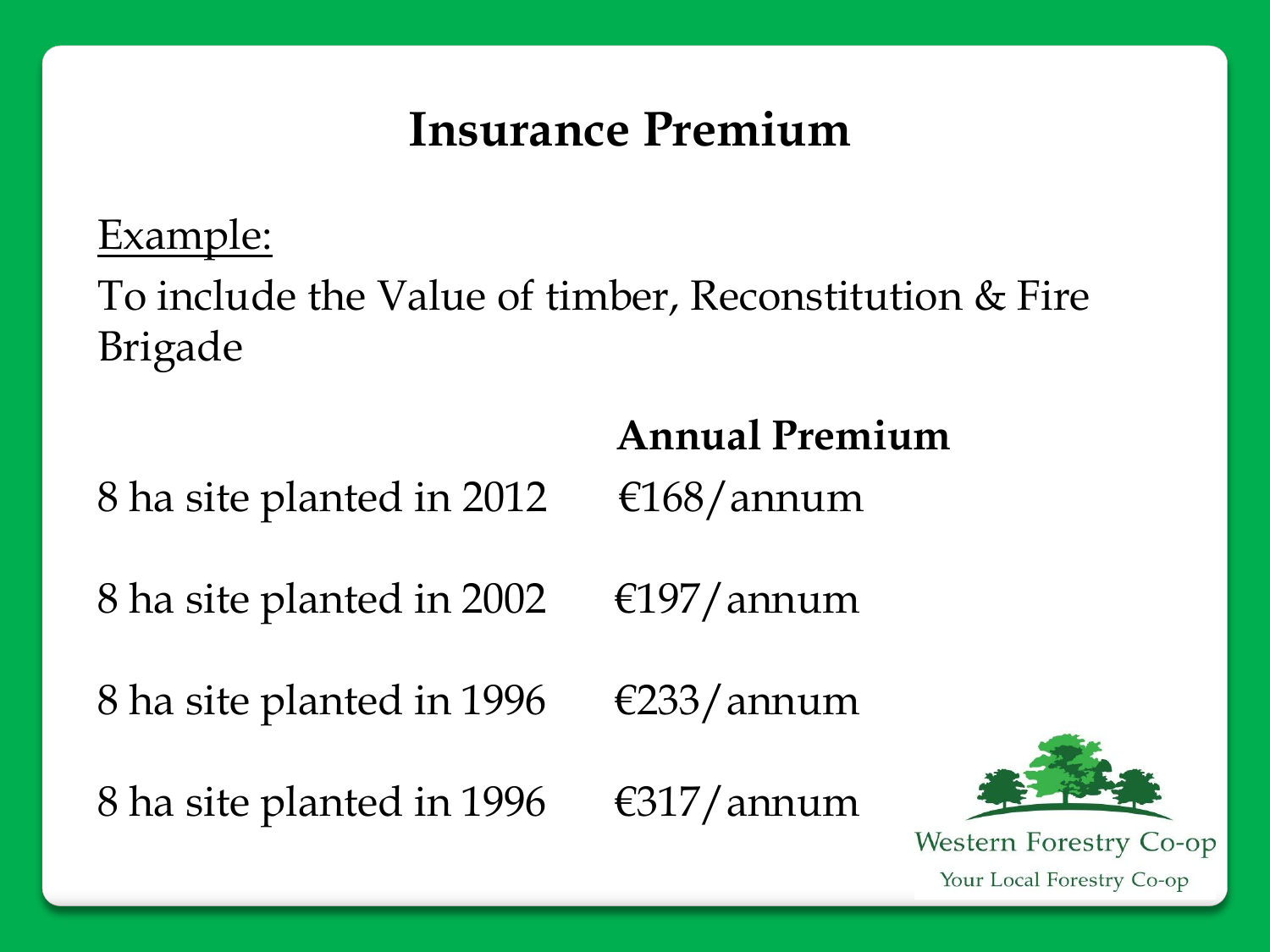#### **Insurance Premium**

Example:

To include the Value of Timber & Fire Brigade **Only**

8 ha site planted in 2012  $\epsilon$ 42/annum

#### **Annual Premium**

8 ha site planted in 2002  $\epsilon$ 62/annum

8 ha site planted in 1996  $\epsilon$   $78/$  annum

8 ha site planted in 1996  $\epsilon$ 116/annum

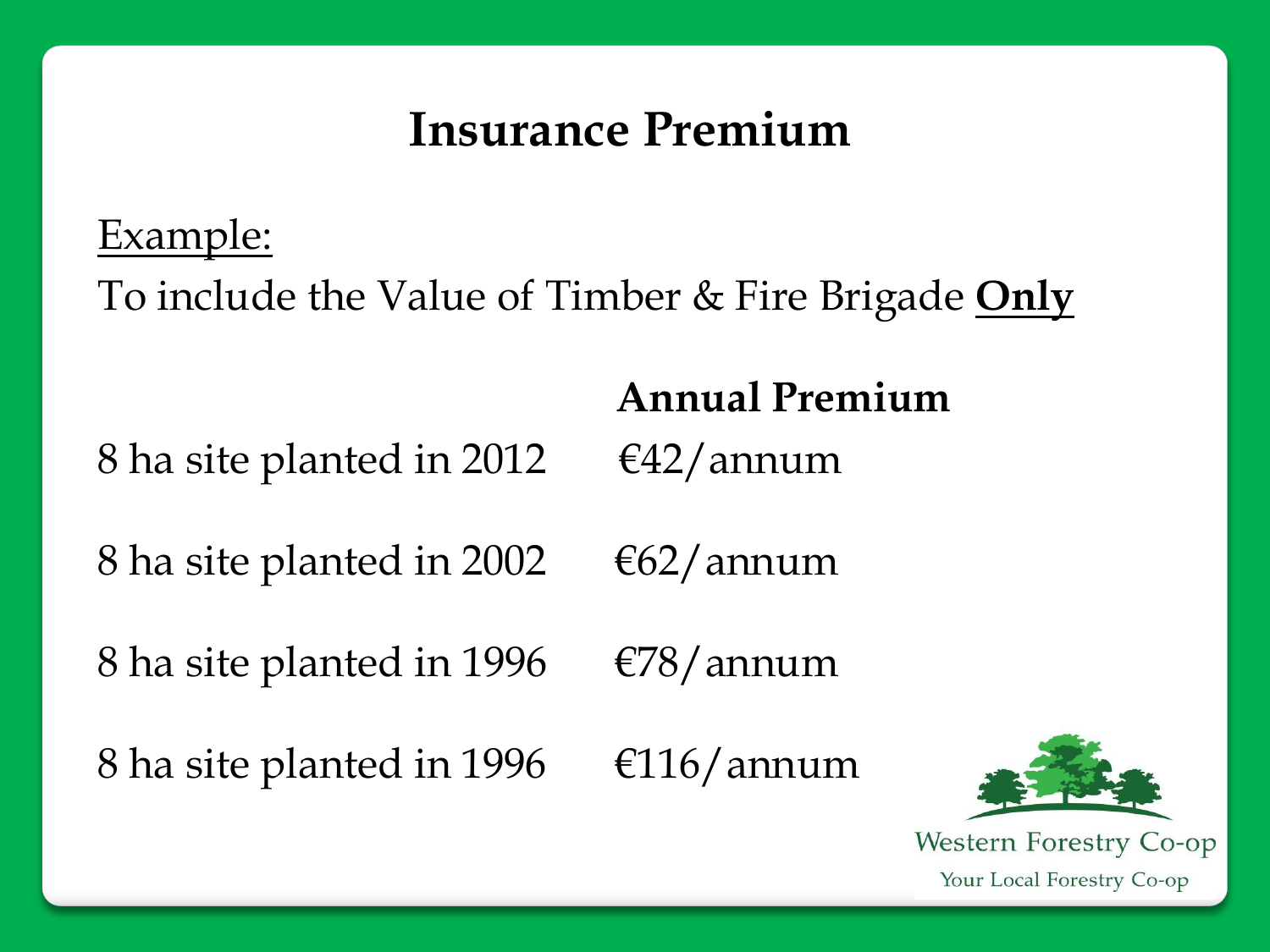# **Example Claim**

Value of Timber & Fire Brigade Only 8 ha site planted in 2002 6 ha burnt, Fire Brigade Charge Value of Timber -  $\epsilon$  7061 compensation Fire Brigade – Based on Real Charge (to max  $\epsilon$ 10,000)

Value of Timber, Fire Brigade & Reconstitution 8 ha site planted in 2002 6 ha burnt, Fire Brigade Charge Value of Timber -  $\epsilon$  7061 compensation Replanting Costs -  $\epsilon$ 18,000 max Fire Brigade - €10,000 max

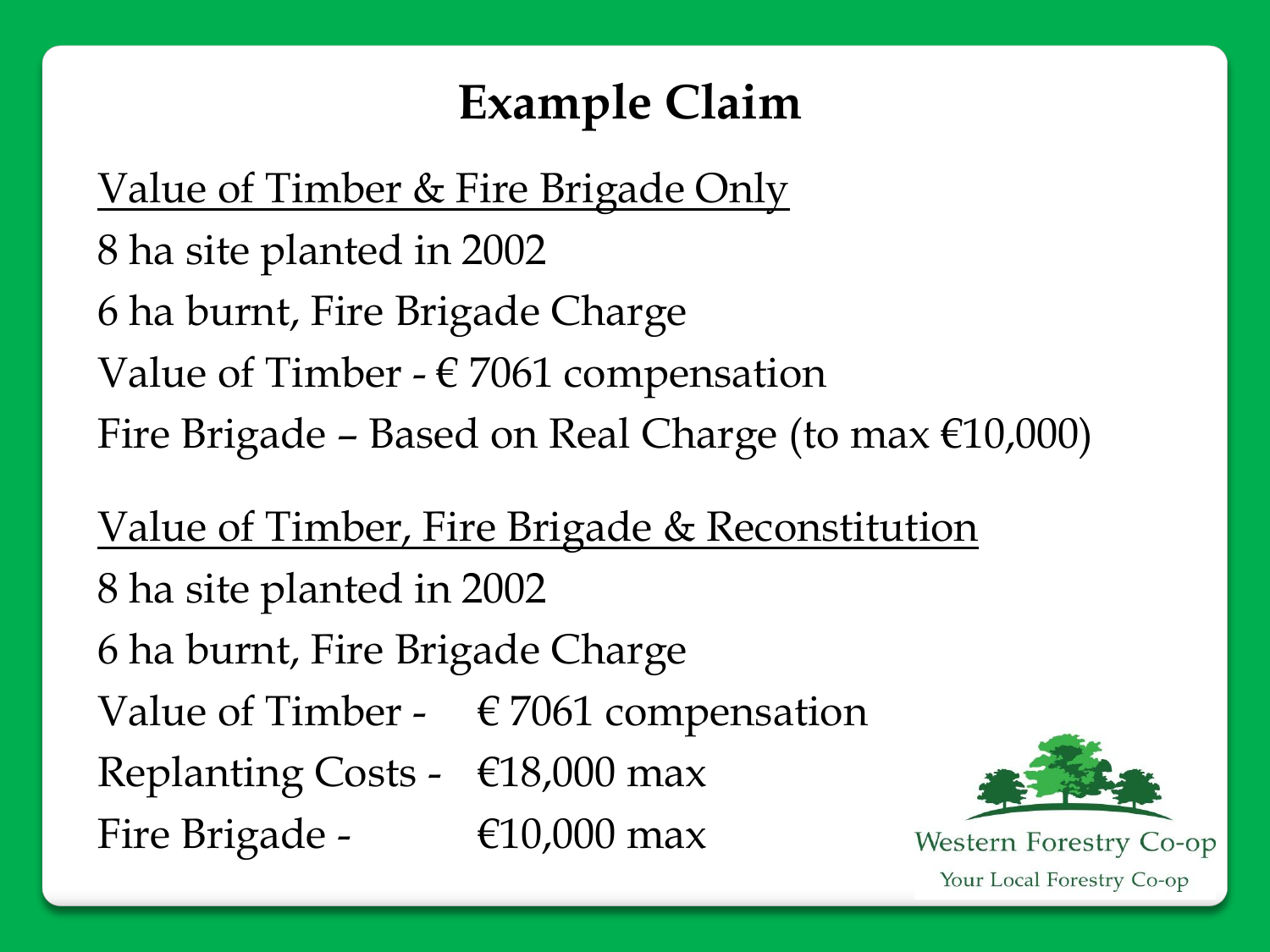# **Claims History**

Average of 6 claims per annum

Highest amount of claims was 34 in 2010

Lowest was none in 2005

2004 and 2006 had 1 claim each.

Risk was generally low (pre 2010 highest amount of claims was 10)

2010 and 2011 had periods of hot, dry weather with many ha's burnt.

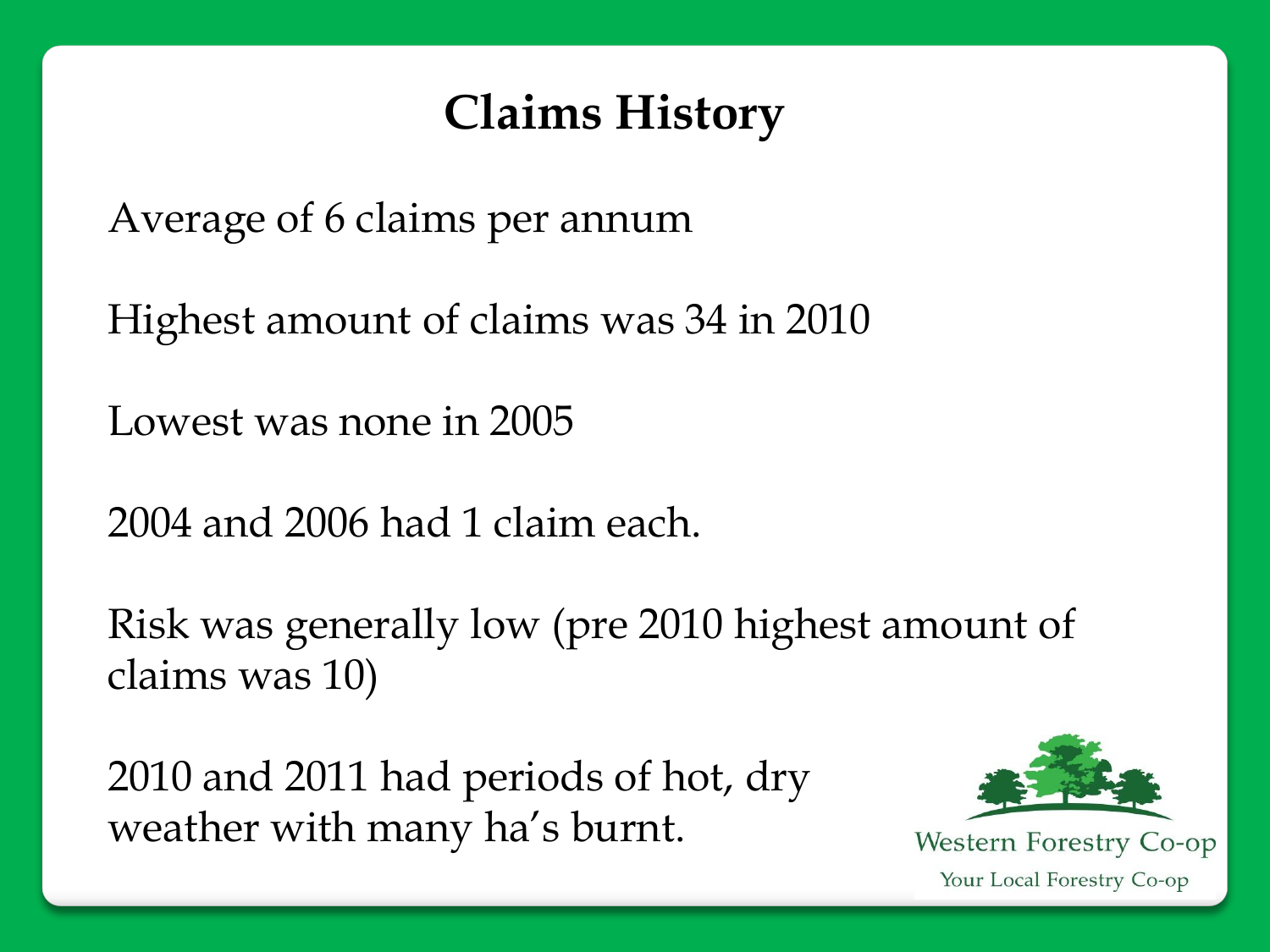# **Cancellations**

During the economic downturn lot more policies were cancelled than any year since scheme inception

Small forest areas rarely cancelled (<6ha)

Large areas of forest planted in 1990's on peatland sites with low yield class (< 14), economic viability of insuring for loss of timber, however land MUST be replanted, large financial risk to forest owner

30ha site burnt = up to  $\epsilon$ 90,000 replanting cost